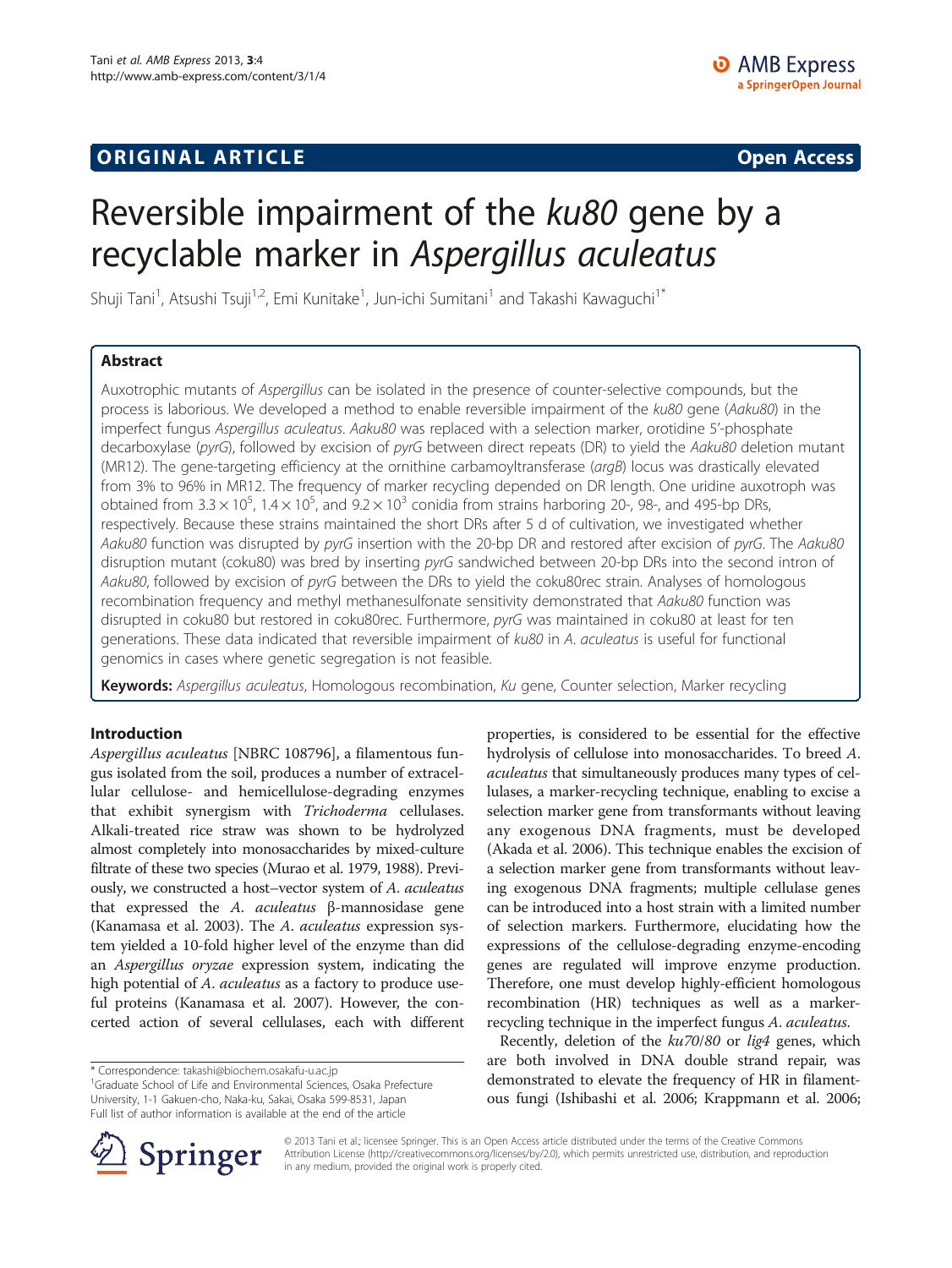Mizutani et al. [2008](#page-7-0); Ninomiya et al. [2004](#page-7-0); Takahashi et al. [2006\)](#page-7-0). These achievements enabled the study of the cellular roles of interesting genes. Based on this information, we cloned and replaced the A. aculeatus ku80 gene with a selection marker to yield the A. aculeatus ku80 deletion mutant. We also investigated the length of the direct repeats (DRs) required for efficient marker recycling in the A. aculeatus ku80 deletion mutant to enable a reversible impairment of ku80.

#### Materials and methods

#### **Strains**

All A. aculeatus strains used in this study were derived from wild-type A. aculeatus no. F-50. Unless otherwise stated, all strains were propagated at 30°C in appropriately supplemented minimal medium (MM) (Adachi et al. [2009](#page-7-0)). The pyrG (orotidine 5'-phosphate decarboxylase gene) deficient mutants (uridine auxotrophs) were spontaneously isolated by spreading  $1 \times 10^6$  *A. aculeatus* wild-type conidia on a plate containing 1 mM 5-fluoroorotic acid (5-FOA) and 0.4 mM uridine. Colonies that showed a 5-FOAresistant phenotype were isolated and transformed with the Aspergillus nidulans pyrG gene (AnpyrG), and strains that showed uridine prototrophy were regarded as pyrGdeficient mutants (pyrG13, uridine auxotrophs), which were used as hosts to breed arginine prototrophs and the ku80 deletion mutant in A. aculeatus.

#### Nucleic acid analysis

PCR was performed using PrimeSTAR HS DNA polymerase (TaKaRa, Kyoto, Japan) as described in the manufacturer's instructions, except that the annealing temperature was 55°C and there were 30 PCR cycles. All primers used in this study are shown in Table 1. Genomic DNA was isolated from ground mycelia with Micro Smash MS-100R (Tomy, Tokyo, Japan) as described previously (Adachi et al. [2009](#page-7-0)). Southern hybridization was performed as described previously (Adachi et al. [2009](#page-7-0)).

#### Cloning the A. aculeatus ku80 and ornithine carbamoyltransferase genes

A part of the A. aculeatus ku80 gene (Aaku80) was amplified from the A. aculeatus genome by PCR using the primers ku80F1 and ku80R3, which were designed to anneal to the region conserved among the *Aspergillus ku80* genes. The 1.2-kb PCR product was inserted into the EcoRV site of pBluescript II KS (+) (pBS II KS (+)) (Stratagene, La Jolla, CA, USA), and both strands were sequenced twice. Southern blot analysis of the A. aculeatus genome using the Aaku80 segment as a DNA probe suggested that a 6-kb genomic DNA fragment digested with SphI possessed the Aaku80 gene. This fragment was then cloned into the SphI site of pUC118 (Takara) to yield pAaku80.

#### Table 1 List of primers used in this study

|                    | Primers used to clone the Aaku80 segment                      |
|--------------------|---------------------------------------------------------------|
| ku80F1             | 5'-ATGGCNGANAAGGAAGCAACNGT-3'                                 |
| ku80R3             | 5'-CGTCCATAYTCATANCCYTTGGC-3'                                 |
|                    | Primers used to clone the AaargB segment                      |
| AaargBF3           | 5'-CARGCNATHGCNGAYTTYCARAC-3'                                 |
|                    | AaargBR2 5'-GGNARRCARTGCATRAAYYTCCA-3'                        |
|                    | Primers used for the Aaku80 deletion                          |
| aku80AF1           | 5'-GCGGCCGCATGGTTCTATGTCGCTTGGC-3'                            |
|                    | aku80AR2 5'-CGACTGGGTCTCTGCGATGGCGAGTAGCGACGAAG-3'            |
|                    | aku80BF1 5'-TGTTTATTGCAGCCAGCATGATGGTGCCAACGCAG-3'            |
|                    | aku80BR1 5'-GCGGCCGCATTGCGATGCTGGGTGAC-3'                     |
| aku80CF1           | 5'-CTTCGTCGCTACTCGCCATCGCAGAGACCCAGTCG-3'                     |
| aku80CR1           | 5'-GAGAGCATTGTCTGCGGATGGTGGGGATGGGTTG-3'                      |
| npyrF <sub>2</sub> | 5'-CAACCCATCCCCACCATCCGCAGACAATGCTCTC-3'                      |
| npyrR1             | 5'-CTGCGTTGGCACCATCATGCTGGCTGCAATAAACA-3'                     |
|                    | Primers used for the A. nidulans pyrG insertion into Aaku80   |
| coku80NF           | 5'-TAGATATCAGCTCTTCTTGCCATCGC-3'                              |
| coku80NR           | 5'-TTAGCGGCCGCTGAAACCATCAGTCTTGTCTGC-3'                       |
| coku80CF           | 5'-GCCTTAATTAAGAGTCCCACGAAGCGATG-3'                           |
| coku80CR           | 5'-TGCTCTAGATGTCGTCATCTTGATAGCGA-3'                           |
| copyrF             | 5'-TAGCGGCCGCAATGCTCTCTATC-3'                                 |
| copyrR             | 5'-CCTTAATTAACCGTTACACATTTCCACTCA-3'                          |
|                    | Primers used for the AaargB disruption                        |
| AaargB5F           | 5'-GGCGTGATTCTTTGCTCC-3'                                      |
|                    | AaargB5r2 5'-GAGAGCATTGTCTGCGGGGTCGGCGTCAGGTC-3'              |
|                    | AaargB3f3 5'-GAGTGGAAATGTGTAACGGATTGCATGGACCCGAG-3'           |
| AaargB3r           | 5'-GGGGACATGGCTTCCTAC-3'                                      |
| npyrF3             | 5'-GACCTGACGCCGACCCCGCAGACAATGCTCTC-3'                        |
| npyrR3             | 5'-CTCGGGTCCATGCAATATGCTGGCTGCAATAAAC-3'                      |
| mrarg5F            | 5'-GGCGGGCTGGAGCTCAC-3'                                       |
| mrarg5iR           | 5'-GCACCGCGCTAGCCGGTCATTCG-3'                                 |
| mrarg5iF           | 5'-CGAATGACCGGATAGCGCGGTGC-3'                                 |
| mrarg5R            | 5'-GAGAGCATTGTCTGCGGGCGATCTTGAGGCCTTCCAG-3'                   |
| mrpyr5F            | 5'-CTGGAAGGCCTCAAGATCGCCCGCAGACAATGCTCTC-3'                   |
| mrpyr5R            | 5'-GACAAAATCCTCGCTCTCCTC-3'                                   |
| mrarg3F1           | 5'-CGGTATTGACTAAAAGGGATCTGGAAGGCCTCAAGATCGC-3                 |
| mrarg3F2           | 5'-CGGTATTGACTAAAAGGGATCCGCTGCAGGCCATC-3'                     |
| mrarg3F3           | 5'-CGGTATTGACTAAAAGGGATGCGCCATCTGCTCTCG-3'                    |
| mrarg3R            | 5'-GAAGGTCAAGGCCGGTG-3'                                       |
| mrpyr3F            | 5'-TGCCCCTCCAGGATAAC-3'                                       |
| mrpyr3R1           | 5'-GCGATCTTGAGGCCTTCCAGATCCCTTTTAGTCAATACCG-3'                |
| mrpyr3R2           | 5'-GATGGCCTGCAGCGGATCCCTTTAGTCAATACCG-3'                      |
| mrpyr3R3           | 5'-CGAGAGCAGATGGCGCATCCCTTTTAGTCAATACCG-3'                    |
|                    | Primers used to amplify DNA probes for Southern blot analyses |
| ku80R4             | 5'-GGAACCCAGAAGAATACGACAC-3'                                  |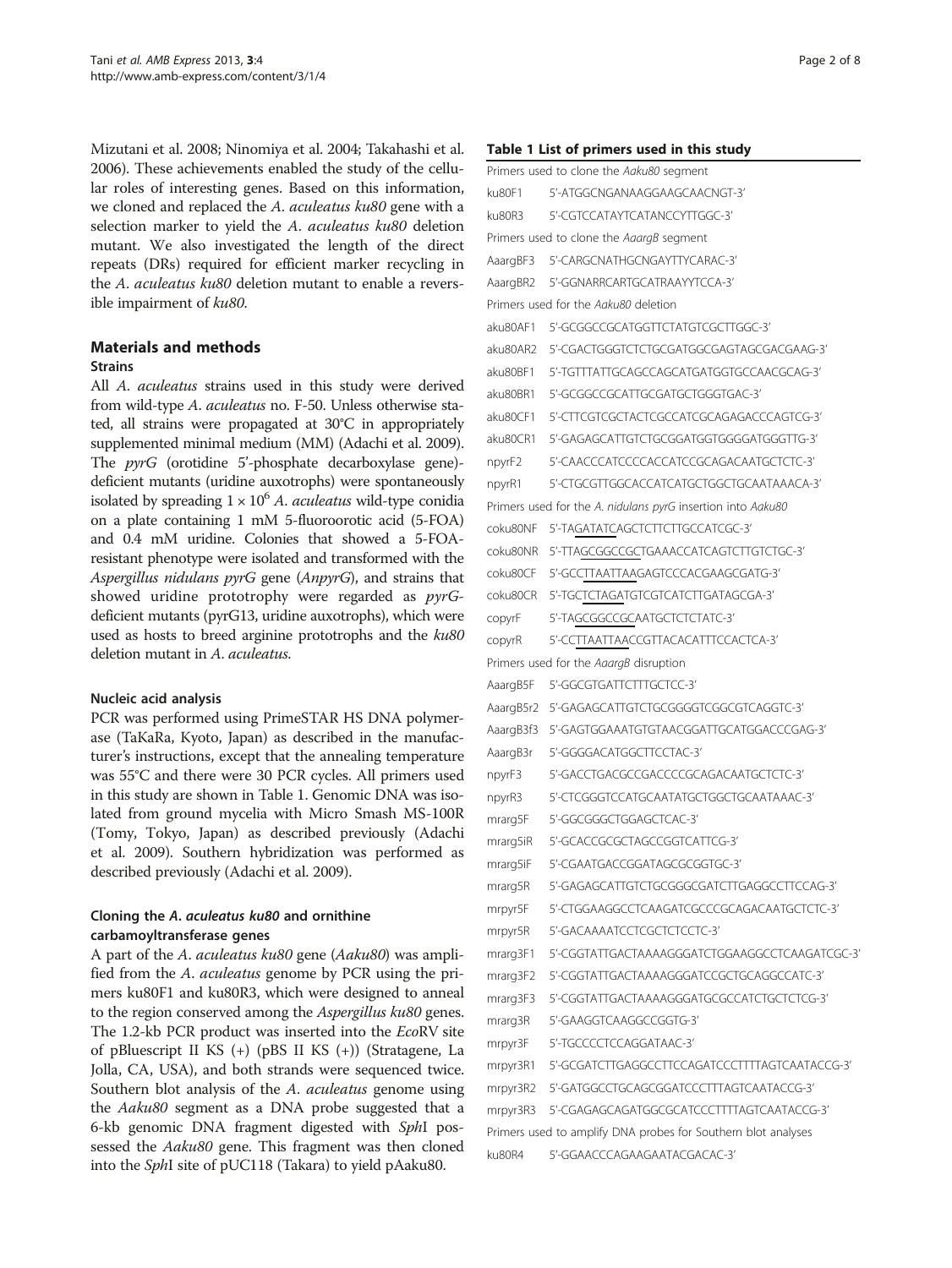<span id="page-2-0"></span>

| Table 1 List of primers used in this study (Continued) |  |  |  |  |
|--------------------------------------------------------|--|--|--|--|
|--------------------------------------------------------|--|--|--|--|

| AaargB3f3 5'-GAGTGGAAATGTGTAACGGATTGCATGGACCCGAG-3' |
|-----------------------------------------------------|
| AaargB3r 5'-GGGGACATGGCTTCCTAC-3'                   |
| DxInR-F1 5'-GTCGACCACCGCGATCCAGCAGTACGCCA-3'        |
| DxInR-R2 5'-CACAATCCACAGTGAGACCCACTCTCTCGC-3'       |

The A. aculeatus ornithine carbamoyltransferase gene (AaargB) was also cloned from the A. aculeatus genome by the same strategy. The AaargB segment was amplified with the primers AaargBF3 and AaargBR2. After performing Southern blot analysis and colony hybridization using the *AaargB* segment as a DNA probe, the *AaargB* open reading frame (ORF) with flanking regions, an approximately 6-kb HindIII-digested fragment, was cloned into pBS II KS (+), yielding pAaargB.

#### Transformation of A. aculeatus

The transformations were performed by following the protoplast–PEG method as described previously (Adachi et al. [2009](#page-7-0)). The strains were propagated at 30°C in MM supplemented with the appropriate nutrients.

#### Gene disruption and marker recycling

The linear DNA fragments used for the gene deletion of Aaku80 followed by marker recycling were generated by fusion PCR as described previously (Akada et al. [2006](#page-7-0)). To construct the Aaku80 deletion cassette, the 5' and 3' regions of the Aaku80 gene, which are required for HR, were amplified from A. aculeatus genomic DNA using

the primer pairs aku80AF1 and aku80AR2 for the 5' region and aku80BF1 and aku80BR1 for the 3' region. The 3' flanking region of the Aaku80 gene, which formed DRs, was amplified from A. aculeatus genomic DNA using the primer pair aku80CF1 and aku80CR1. The AnpyrG fragment was amplified using pPL6 (Punt et al. [1991](#page-7-0)) as a template with the primer pair npyrF2 and npyrR1. The four fragments were joined by fusion PCR using the primers aku80AF1 and aku80BR1, and the fused product was subcloned into the EcoRV site of pBS II KS (+), which yielded pDku80. The Aaku80 deletion cassette was amplified with the primers aku80AF1 and Aku80BR1 using pDku80 as a template (Figure 1). The fragments were introduced into the pyrG13 strain using the protoplast–PEG method. The deletion of endogenous Aaku80 was confirmed by Southern blot analysis using DNA probes that were amplified with the primers ku80R4 and aku80BR1 using pAaku80 as a template. FOA-resistant strains by marker recycling were spontaneously isolated from  $1 \times 10^4$  to 10<sup>6</sup> A. aculeatus transformant conidia in MM with 1 mM FOA and 0.4 mM uridine. These conidia were purified by repeating monospore isolation twice on the plates to obtain the conidia of homokaryons. Their growth was examined on plates with or without 8 mM uridine.

To develop a strain enabling a reversible impairment of Aaku80, an Aaku80 disruption cassette 2 was constructed. The 5'- and 3'-regions of the Aaku80 gene were amplified from A. aculeatus genomic DNA using the primer pairs coku80NF and coku80NR for the 5' region

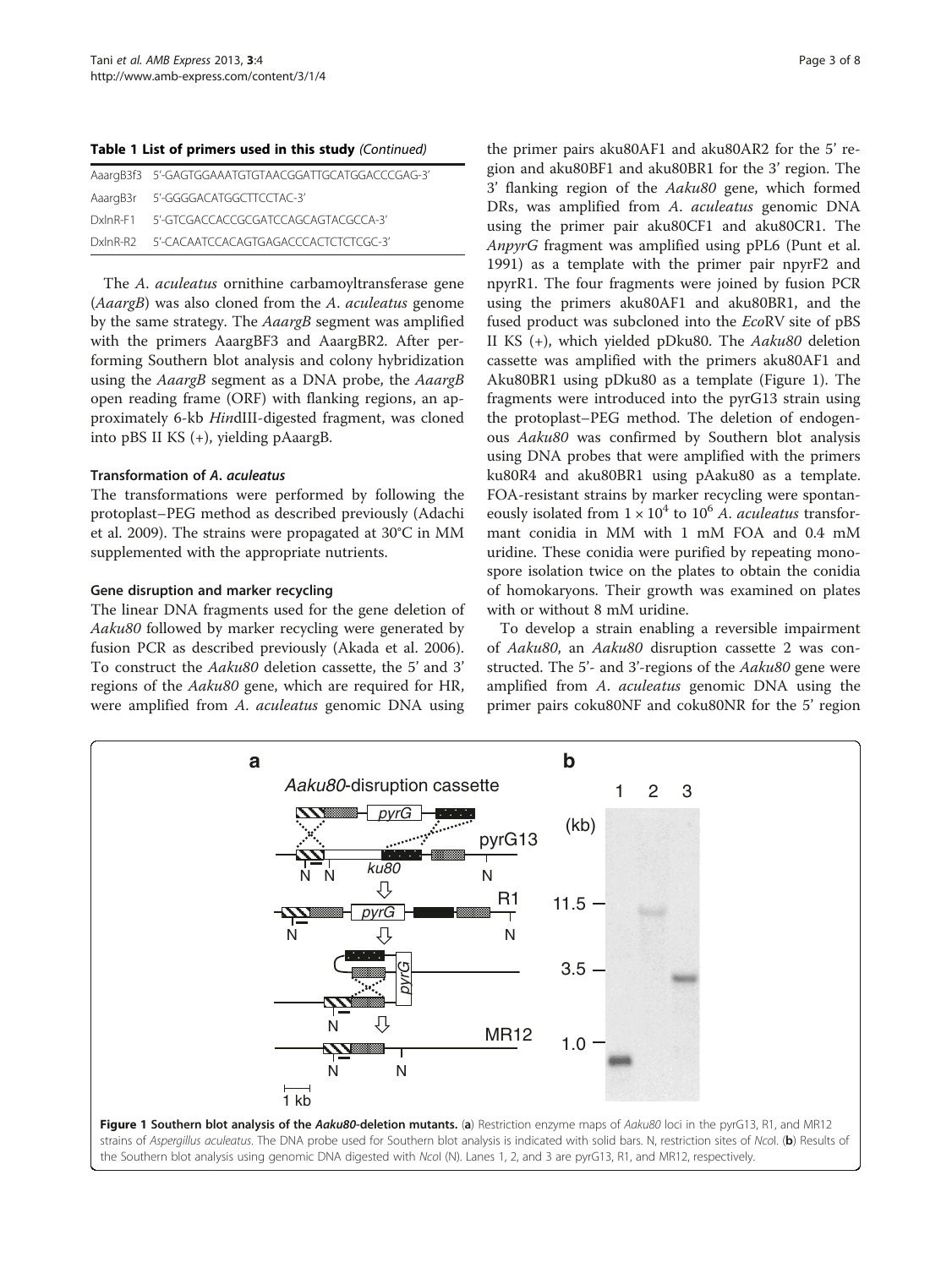and coku80CF and coku80CR for the 3' region. The second intronic region was amplified with the coku80NR and coku80CF primers. The AnpyrG fragment was amplified using pPL6 as a template with the primer pair copyrF and copyrR. The 5'-side of Aaku80 digested with EcoRV and NotI and AnpyrG digested with NotI were inserted into the  $EcoRV$  site in pBS II KS  $(+)$  to yield pCO5P. The 3'-side of Aaku80 digested with PacI, and XbaI was ligated to the PacI and XbaI sites on pCO5P to yield pCO5P3. The Aaku80 disruption cassette 2 was amplified with the primers coku80NF and coku80CR using pCO5P3 as a template. The fragments were introduced into the pyrG13 strain using the protoplast–PEG method. The disruption of endogenous Aaku80 was confirmed by Southern blot analysis using DNA probes that were amplified with the primers ku80R4 and aku80BR1 using pAaku80 as a template.

Homologous recombination frequencies were determined by simply replacing the AaargB gene with AnpyrG in pyrG13 and the A. aculeatus ku80 deletion-mutant (MR12). To construct the AaargB deletion cassette 1, the  $5'$  (981 bp) and  $3'$  (1,034 bp) regions of the *AaargB* gene were amplified from A. aculeatus genomic DNA using the primer pairs AaargB5F and AaargB5r2 for the 5' region and AaargB3f3 and AaargB3r for the 3' region. The AnpyrG fragment was amplified using pPL6 as a template with the primer pair npyrF3 and npyrR3. The three fragments were joined by fusion PCR using the primers AaargB5f and AaargB3r, and the fused product was subcloned into the EcoRV site of pBS II KS (+) to yield pDAaargB. The AaargB deletion cassette 1 was amplified with the primers AaargB5f and AaargB3r using pDAaargB as a template. The deletion of endogenous AaargB was confirmed by Southern blot analysis using DNA probes that were amplified with the primers AaargB3f3 and AaargB3r using pAaargB as a template.

To retain the *AaargB* sequence in the arginine auxotroph, the AaargB function was disrupted by insertion mutagenesis. This mutation was introduced by overlapping two fragments amplified by primer sets mrarg5F and mrarg5iR and mrarg5if and mrarg5R. These fragments were fused to the 5'-side of the AnpyrG fragment (−456 to 683 nt from the translation start site of *AnpyrG*) amplified with primer set mrpyr5F and mrpyr5R to yield the 5'arg-pyr fragment. The 3'-side of AaargB fragments with different DR lengths were amplified with the primer sets mrarg3F1 and mrarg3R, mrarg3F2 and mrarg3R, and mrarg3F3 and mrarg3R, respectively. These fragments were fused to the 3'-side of the AnpyrG fragment (174 to 925 nt from the translation start site) amplified with the primer sets mrpyr3F and mrpyr3R1, mrpyr3F and mrpyr3R2, and mrpyr3F and mrpyr3R3 to yield the argB3B1, argB3B2, and argB3B3 fragments, respectively. In the last step, the 5'argpyr fragment was fused to the argB3B1, argB3B2, and

argB3B3 fragments by amplifying with the primer set mrarg5F and mrarg3R, which yielded the argBDR-20, argBDR-98, and argBDR-495 fragments, respectively. These fragments were introduced into the pyrG13 strain using the protoplast–PEG method. The disruption of endogenous AaargB was confirmed by Southern blot analysis using DNA probes that were amplified with the primers mrarg5F and mrarg5iR for the 5'-DNA probe and mrarg3F1 and mrarg3R for the 3'-DNA probe using pAaargB as a template.

Deletion of the A. aculeatus xlnR gene, encoding a gene-specific activator controlling cellulase and hemicellulase gene expression, was performed as described previously (Tani et al. [2012](#page-7-0)). The xlnR deletion in the selected strains was confirmed by analyzing each genome using Southern blot analysis and PCR using the primers DxlnR-F1 and DxlnR-R2.

#### Results

#### Deletion of the Aaku80 gene and recycling of the AnpyrG marker

As a first step toward developing HR and marker-recycling systems in A. *aculeatus*, Aaku80 was cloned. Sequence analysis and a homology search revealed that the Aaku80 gene comprised a 2,711-bp ORF interrupted by nine introns and encoding 726 amino acid residues with a calculated molecular mass of 81,088 Da (DDBJ Acc. no. AB741874). The Aaku80 gene in pyrG13 (Aaku80<sup>+</sup>, pyrG<sup>-</sup>) was replaced with AnpyrG using the Aaku80 deletion cassette (Figure [1a](#page-2-0)). Forty transformants were obtained by selection on a uridine-free medium. Southern blot analysis confirmed that one (2.5%) of these transformants, designated R1, had one copy of the deletion cassette inserted into the Aaku80 locus (Figure [1](#page-2-0)b, lane 2). Next, we tried to excise the AnpyrG-containing fragment sandwiched by a pair of 1-kb DRs to reuse *AnpyrG* as a selection marker, as is commonly done in Saccharomyces cerevisiae (Akada, et al. [2006](#page-7-0)). Conidia (approximately  $1 \times 10^4$ ) were spread onto a 5-FOA plate, and 20–30 colonies on average that should have been 5-FOA-resistant appeared after 5 d of cultivation, while it took more than 10 d for resistant mutants to emerge on 5-FOA plates by spontaneous mutation. After mono-spore isolation, more than 90% of the isolates showed uridine auxotrophy. Southern blot analysis showed that the expected excision event of intramolecular HR occurred in 9 of 10 uridine auxotrophs (Figure [1](#page-2-0)b, lane 3). One strain (Aaku80<sup>-</sup>, pyrG<sup>-</sup>) was designated as strain MR12.

#### Characteristics of the Aaku80 disruptant

The growth and sporulation of MR12 on MM were indistinguishable from those of the control strain (pyrG13), but its growth on 0.05% methyl methanesulfonate (MMS) was poorer than that of pyrG13 (Figure [2\)](#page-4-0). This result agreed well with previous reports that ku disruption in Neurospora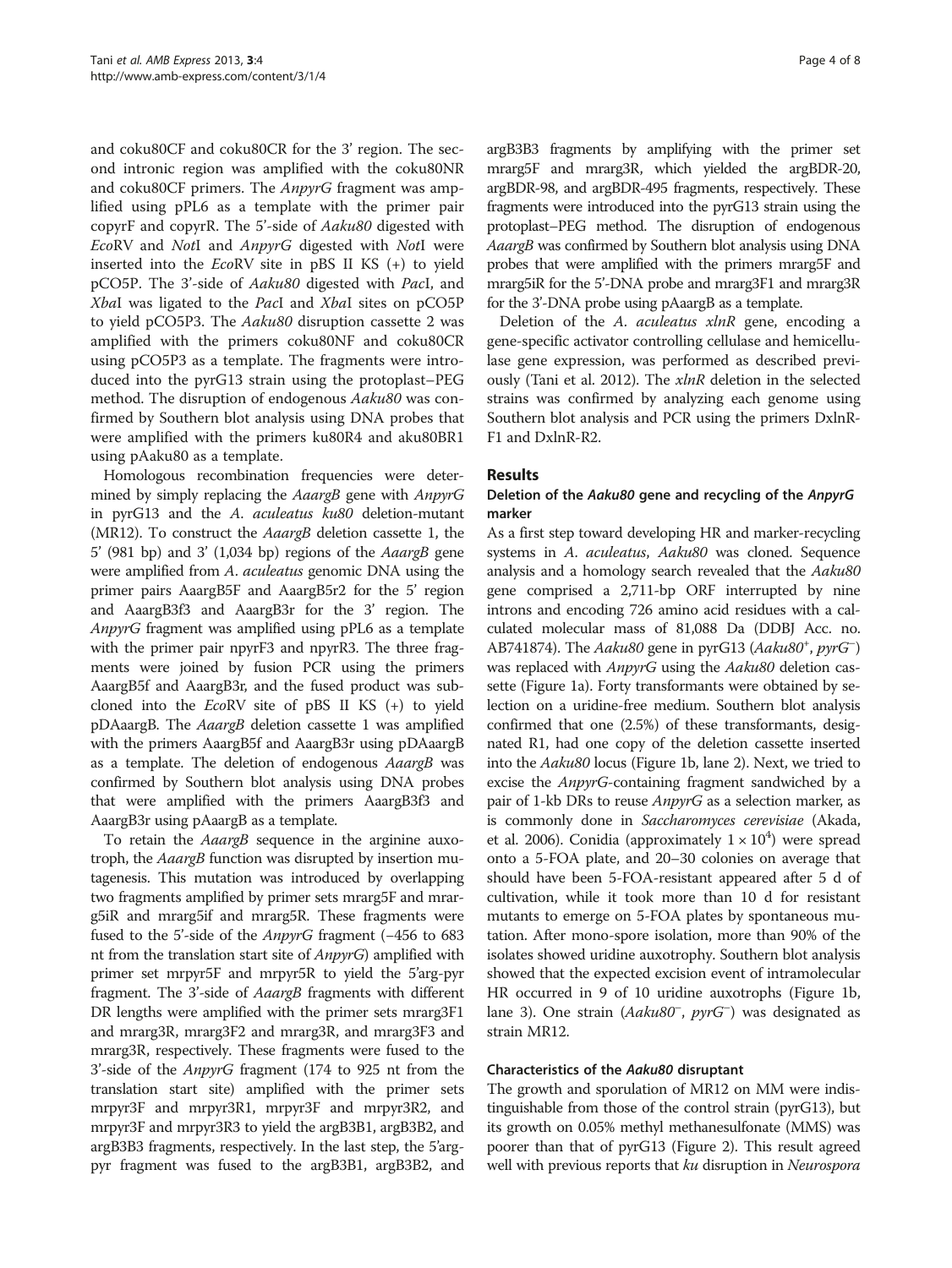<span id="page-4-0"></span>

crassa or Aspergillus fumigatus increased sensitivity to the DNA-damaging reagent (Ninomiya et al. [2004;](#page-7-0) da Silva Ferreira et al. [2006](#page-7-0)).

To compare the HR frequency at the *AaargB* locus in pyrG13 with that in MR12, the AaargB gene was cloned. Sequence analysis and a homology search revealed that AaargB comprised a 1,089-bp ORF with no introns and encoded 362 amino acid residues with a calculated molecular mass of 38,980 Da (DDBJ Acc. no. AB741875). The AaargB gene was replaced with a selection marker using the AaargB deletion cassette 1 in pyrG13 and MR12 to elucidate the gene targeting frequencies. Arginine auxotrophs were found in one of 32 transformants of pyrG13 (targeting frequency of 3%) and in 29 of 31 transformants of MR12 (94%). Southern blot analysis showed that all arginine auxotrophs derived from MR12 had a single copy of the cassette at the target locus by double HR (data not shown).

# Construction of pyrG argB double-auxotrophic host and effect of DR length on intramolecular homologous recombination

The arginine auxotrophic host was generated with point mutations to retain the *argB* ORF as the target of homologous transformation. The argB disruption cassette 2 was designed to insert the nucleotides G and A behind the 25th G and 27th T from a translation start site, which yielded a NheI recognition site and Ala9Gly mutation followed by a stop codon, respectively (Figure [3](#page-5-0)a). The disruption cassettes were also designed to harbor different length DRs (20, 98, or 495 bp) and the AnpyrG selection marker to elucidate the effect of DR length on intramolecule HR. The cassettes were introduced into MR12 and yielded 15, 10, and 20 uridine prototrophic transformants, respectively. From these, 11 (73%), 10 (100%), and 17 (85%) arginine auxotrophs were isolated, respectively. Strains having a single copy of the insert were selected to give the mrTA20, mrTA98, and mrTA495 strains harboring the DRs of the indicated lengths (Figure [3b](#page-5-0), lanes 2–4). Conidia  $(1 \times 10^6)$  of mrTA495 were spread on plates containing 5-FOA, uridine, and arginine, and 120 colonies developed. Ten 5-FOA-resistant strains were selected for further analysis and found to be uridine auxotrophs. Southern blot analysis confirmed that AnpyrG was excised by intramolecular HR from the argB locus in nine of the ten uridine auxotrophs (Figure [3](#page-5-0)c, lanes 2–4). Thus, an A. aculeatus host with double selection markers was successfully constructed. The frequency of the emergence of the uridine auxotroph by intramolecular HR from mrTA495 was calculated to be  $1.1 \times 10^{-4}$ . Those in mrTA98 and mrTA20 were calculated to be  $7.0 \times 10^{-6}$  and  $3.0 \times 10^{-6}$ , respectively (Table [2\)](#page-6-0). These results indicated that excision frequency was correlated with longer DRs. Although the frequency of AnpyrG excision in mrTA20 was almost equal to the frequency of isolating the uridine auxotroph by spontaneous mutation from the wild-type strain, these events could be distinguished by culture duration, because the 5- FOA resistant strains resulting from intramolecular HR appeared earlier than did those by spontaneous mutations.

## Mitotic stability analysis of DNA with direct repeat sequences

Subculturing the mrTA495 strain five times on MM with uridine did not increase the frequency of emergence of 5- FOA resistants (data not shown). Furthermore, intramolecular recombination between DRs was investigated by Southern blot analysis using chromosomal DNA isolated from the mrTA495 strain grown in liquid MM with or without uridine for 5 d. The hybridization patterns of the AaargB locus in the mrTA495 were the same as shown in Figure [3b](#page-5-0) (lane 4). The same results were obtained in mrTA20 (lane 2) and mrTA98 (lane 3). These data indicated that the short DRs were stably maintained in the transformants.

### Insertion of AnpyrG into the second intron of Aaku80 enables the disruption and restoration of Aaku80

Establishing a simple method to restore the function of Aaku80 after deleting specific genomic regions would be an advantage in filamentous fungi without a feasible genetic segregation technique, such as A. aculeatus. Therefore, we designed the Aaku80 disruption cassette 2, which introduced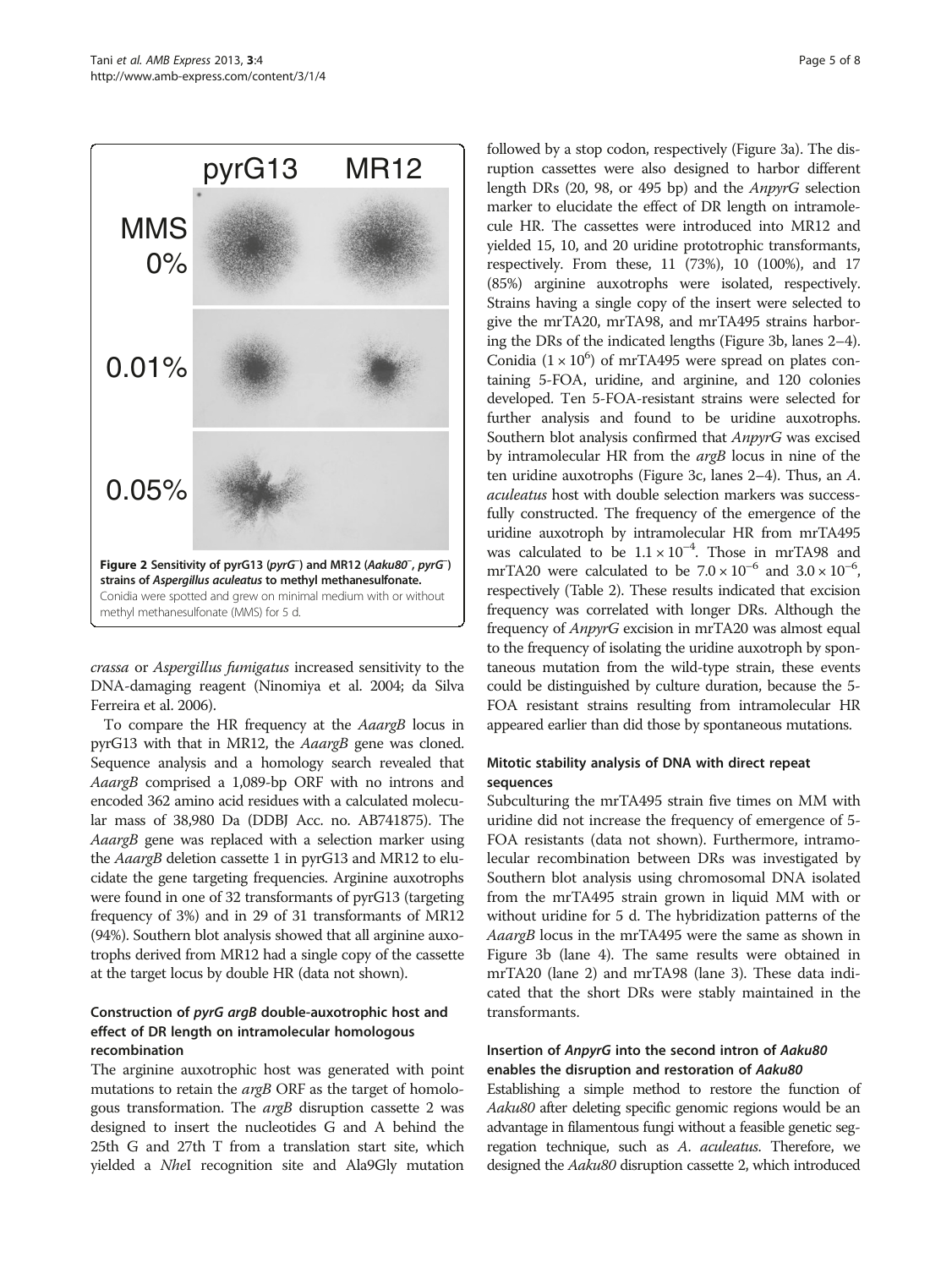<span id="page-5-0"></span>

the *AnpyrG* gene into the second intron of the *Aaku80* gene (Figure [4a](#page-6-0)). Because the direction of AnpyrG transcription is the same as that of Aaku80, we presumed that the termination of *AnpyrG* transcription yielded immature transcripts of Aaku80 and resulted in the loss of Ku80 function. Furthermore, we expected that a functional Ku80 protein would be produced even if a frameshift mutation occurred between the repeats because the insert was in an intron in Aaku80. The pyrG13 strain was transformed with the Aaku80 disruption cassette 2 and yielded transformants harboring the cassette integrated as a single copy, namely coku80, into the Aaku80 locus by homologous integration (Figure [4](#page-6-0)b, lane 2). The coku80rec strain was isolated by excision of the AnpyrG gene by marker recycling at the frequency of  $3.3 \times 10^{-5}$  (Figure [4b](#page-6-0), lane 3). Sequence analyses of Aaku80 of five independently-isolated coku80rec strains confirmed that AnpyrG was excised between DRs without any mutations.

Growth and sporulation of the coku80 and coku80rec strains on MM were indistinguishable from those of MR12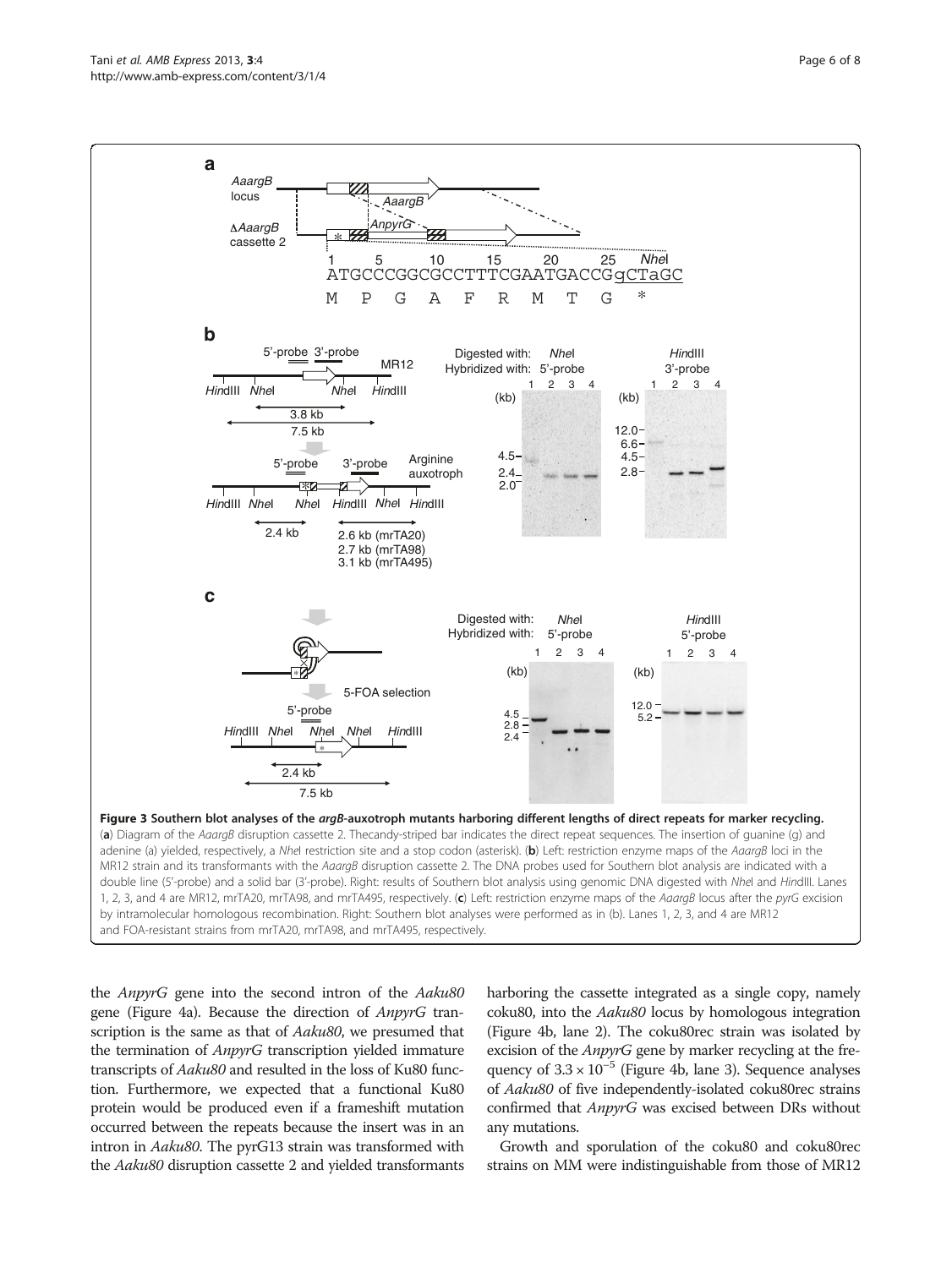<span id="page-6-0"></span>Table 2 Frequencies of intramolecular homologous recombination between direct repeats (DRs) of different lengths

| <b>Strain</b>                                         | mrTA <sub>20</sub> | mrTA98 | mrTA495 |
|-------------------------------------------------------|--------------------|--------|---------|
| Length of DR (bp)                                     | 20                 | 98     | 495     |
| No. of 5-FOA-resistant strains                        | 6                  | 14     | 120     |
| No. of resistant strains analyzed                     | 6                  | 6      | 10      |
| No. of uridine auxotrophs                             | 6                  | 4      | 9       |
| No. of homologous<br>recombination events between DRs | Β                  | ੨      | g       |
|                                                       |                    |        |         |

The 5-fluoroorotic acid (5-FOA) resistant strains were isolated from  $1.0 \times 10^6$  conidia.

(Aaku80<sup>-</sup>, pyrG<sup>-</sup>) and pyrG13 (pyrG<sup>-</sup>), but growth of coku80 on 0.05% MMS was as poor as that of MR12. However, both coku80rec and pyrG13 grew normally on 0.05% MMS (data not shown). Transformation of pyrG13, MR12, coku80, and coku80rec with the xlnR deletion cassette yielded 1 (of 51 transformants; 2%), 31 (of 46; 67%), 26 (of 35; 74%), and 1 (of 38; 3%) xylan-utilization-deficient mutants. AnpyrG insertion into the second intron of Aaku80 successfully disrupted Aaku80 function, which was restored by intramolecular HR between 20-bp DRs. Furthermore, the coku80 strain stably maintained the AnpyrG gene after 10 generations and yielded 17 xylan-utilizationdeficient mutants out of 21 transformants (81%). These data



indicate that coku80 is a feasible host for genetic analysis of interesting genes in the Aaku80 functional background.

#### **Discussion**

In Aspergillus, auxotrophic mutants, such as pyrG, niaD (nitrate reductase), or sC (ATP-sulfurylase)-deficient mutants, can be simply isolated because they are positively selected in the presence of the counter-selective compounds (Arst [1968;](#page-7-0) Daboussi et al. [1989](#page-7-0); Goosen et al. [1987\)](#page-7-0). To advance molecular biology in A. aculeatus, we designed and validated a HR method for gene replacement by deleting the Aaku80 gene. The Aaku80 deletion drastically increased the gene-targeting frequency from 3% to 94% and enabled the construction of double auxotrophic mutants (Aaku80, argB<sup>-</sup>, pyrG<sup>-</sup>). This drastic increase in gene-targeting frequency reduced the labor required to isolate auxotrophic mutants, such as an arginine auxotroph, without the use of counter-selective compounds. The 94% targeting frequency in A. aculeatus was high enough for practical use in gene replacement. However, the targeting frequency for approximately 1-kb homologous sequences was lower than in N. crassa (Ninomiya et al. [2004\)](#page-7-0). Because homology length is critical to the homologous integration frequency, A. aculeatus might require a longer homologous region for gene targeting.

Because the number of marker genes is limited, establishing a marker-recycling technique is necessary for the consecutive insertion of gene expression cassettes or multiple-gene deletions. For marker rescue, the cre-loxP recombination system of bacteriophage P1 has been shown to mediate efficient recombination between 34-bp loxP sites flanking a marker gene in yeast and filamentous fungi, resulting in excision of the marker gene (Krappmann et al. [2005;](#page-7-0) Sauer [1987](#page-7-0)). Gene deletion by HR between the loxP sites results in marker removal, leaving behind a single repeat at the deleted gene locus. Therefore, developing a self-cloning technique to breed genetically-modified filamentous fungi is important. To achieve this aim, the double-marker enrichment technique was adopted for target-gene deletion in A. fumigatus, Aspergillus awamori, A. nidulans, and Leptosphaeria maculans (d'Enfert [1996](#page-7-0); Gardiner and Howlett [2004;](#page-7-0) Krappmann and Braus [2003](#page-7-0); Michielse et al. [2005\)](#page-7-0). In this strategy, a second selectable marker is added to the gene deletion cassette to distinguish between HR and non-homologous recombination. Upon HR, the second selection marker is lost, whereas after integration by non-homologous recombination, transformants carrying both selectable markers are obtained. Alternatively, once a mutant with a two-way (positive and negative) selectable marker such as  $pyrG$  is isolated, marker recycling enables not only consecutive gene deletion, but also consecutive gene insertion without leaving behind an exogenous DNA fragment. Although 50–100 bp of DRs were sufficient to facilitate gene-replacement cassette integration at the